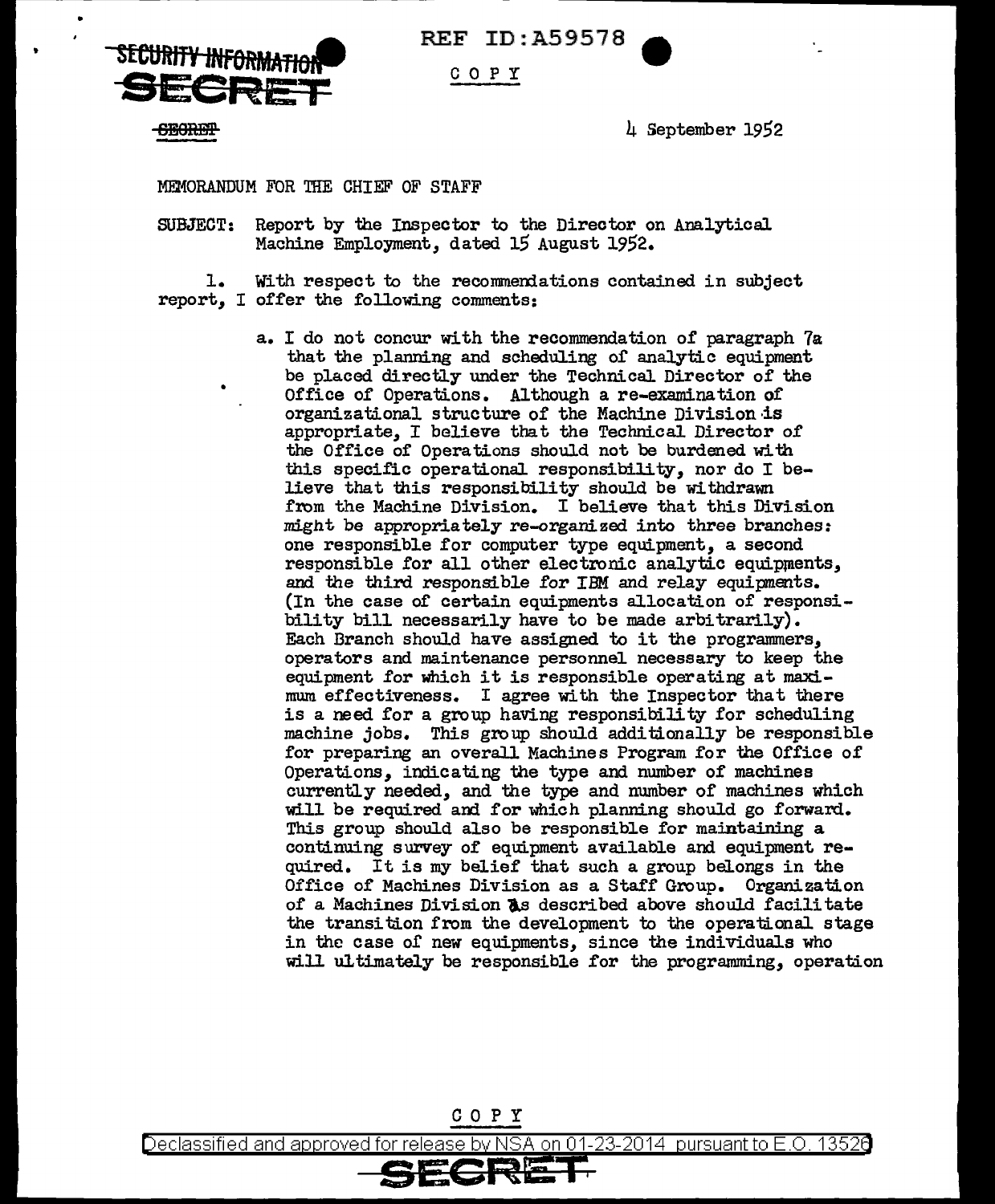

REF ID:A59578





SECRET SEPTER 1952

SUBJECT: Report by the Inspector to the Director on Analytical Machine Employment, dated 15 August 1952.

a

and maintenance of such equipments would be those to whom they are turned over.

- b. The principle of decentralized machine installations is concurred in with certain reservations. Computer type equipment certainly does not lend itself to decentralized operation. It is doubtful whether electronic analytic equipment can be decentralized as a practical matter. However, it is certainly desirable that, within reason, the various operating components of the Office of Operations be provided with small desk-size analytic equipments for sampling and other smaller investigations. Also some provision should be made whereby operating Divisions, Branches, Sections, etc., have access to certain IBM equipment for general small scale investigative purposes. Large scale jobs will certainly require the services of a centralized machine-operating organization.
- c •• Continually improving the quality or machine operators is considered essential to the improvement of analytic equipment effectiveness. In this field there is no question that the operational usefulness and efficiency of the equipment can be no better than the quality of the programmer, maintenance personnel, and operators assigned the responsibility for operating the equipment. The nature of the equipments being developed and the complexity of the jobs these equipments must perform are such that high quality personnel are absolutely necessary.
- d. The desirability of maintaining a permanent staff of well-trained military personnel in support of the machine processing operation is recognized as are the difficulties attendant upon procuring and administering such a group.
- e. The ROBIN project was undertaken to satisfy (1) certain pressures from outside o£ AFSA, and (2) a technical requirement of the Office of Operations. The over-all ROBIN program as it evolved had three phases; first, the procurement of paper-tape-driven ROBINS which are now operating; second, the expedited completion of an improved photo-electric comparator; and third, the development and procurement of DELIA, which is in the

2